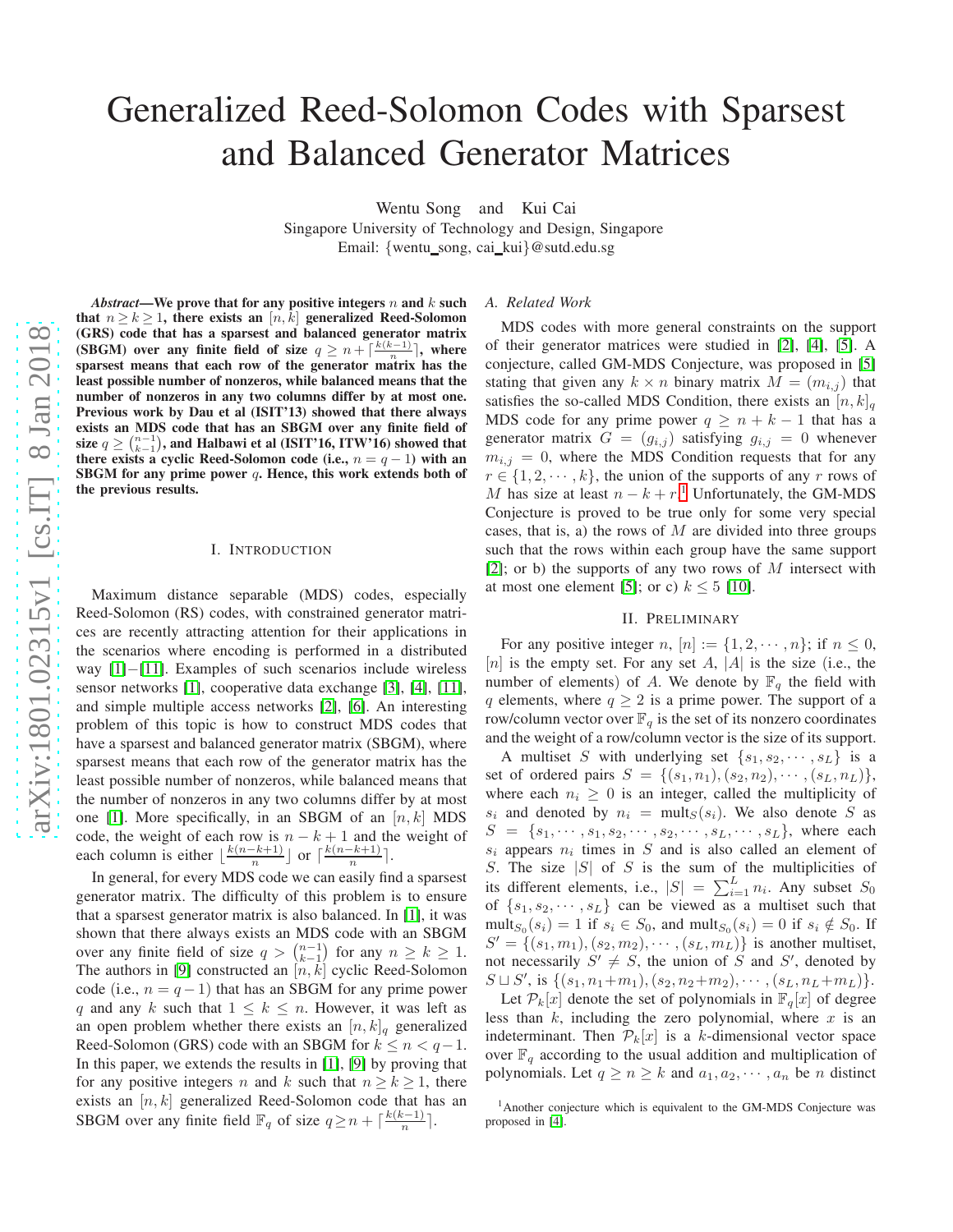elements of  $\mathbb{F}_q$ . The  $[n, k]$  generalized Reed-Solomon (GRS) code defined by  $a_1, a_2, \cdots, a_n$  is [?]:

$$
\mathcal{C} = \{ (f(a_1), f(a_2), \cdots, f(a_n)); f \in \mathcal{P}_k[x] \}.
$$

The code  $\mathcal C$  is an MDS code, i.e., the minimum distance of  $\mathcal C$ is  $d=n-k+1$ . A generator matrix G of C is said to be sparsest and balanced if G satisfies the following two conditions:

- (P1) Sparsest condition: the weight of each row of G is exactly  $n - k + 1$ ;
- (P2) Balanced condition: the weight of each column of  $G$  is either  $\lfloor \frac{k(n-k+1)}{n} \rfloor$  $\frac{-k+1}{n}$  or  $\lceil \frac{k(n-k+1)}{n} \rceil$  $\frac{-\kappa+1)}{n}$ .

A GRS code that has a sparsest and balanced generator matrix (SBGM) is simply called a sparsest and balanced GRS code.

## III. EXISTENCE OF SPARSEST AND BALANCED GRS **CODES**

In this section, we prove that there always exists a sparsest and balanced [n, k] GRS code for any  $n \ge k \ge 1$ . Formally, we have the following theorem.

*Theorem 1:* For any  $n \ge k \ge 1$ , there exists an [n, k] generalized Reed-Solomon code that has a sparsest and balanced generator matrix over any field  $\mathbb{F}_q$  of size  $q \ge n + \lceil \frac{k(k-1)}{n} \rceil$  $\frac{n^{(n-1)}}{n}$ .

Clearly,  $[1, 1, \cdots, 1]$  is an SBGM of the  $[n, 1]$  GRS code; and the identity matrix is an SBGM of the  $[n, n]$  GRS code. Hence, in the following, we only need to consider the case of

<span id="page-1-0"></span> $n > k \geq 2$ .

Before proving Theorem [1,](#page-1-0) we first prove two lemmas.

First, let  $\alpha = (\alpha_1, \alpha_2, \cdots, \alpha_n)$  be an *n*-tuple of distinct indeterminants. For each subset Z of  $[n]$  and  $0 \leq \ell \leq |Z|$ , let  $s_Z^{(\ell)}(\alpha)$  be the  $\ell$ th elementary symmetric polynomial with respect to  $\{\alpha_i; j \in Z\}$ . That is,

<span id="page-1-5"></span>
$$
s_Z^{(0)}(\boldsymbol{\alpha})=1,
$$

and for  $1 \leq \ell \leq |Z|$ ,

$$
s_Z^{(\ell)}(\boldsymbol{\alpha}) = \sum_{U \subseteq Z \text{ and } |U| = \ell} \left( \prod_{j \in U} \alpha_j \right).
$$

Then we have the following lemma.

*Lemma 1:* Suppose  $n > k \geq 2$ . There exists a  $k \times n$  binary matrix  $W = (w_{i,j})$  satisfying the following four conditions:

- (i) The weight of each row of W is  $k 1$ ;
- (ii) The weight of each column of W is either  $\lfloor \frac{k(k-1)}{n} \rfloor$  $\frac{n^{(n-1)}}{n}$  or  $\lceil \frac{k(k-1)}{n} \rceil$  $\frac{n^{(n-1)}}{n}$ ;

(iii) 
$$
\xi(\alpha) \neq 0
$$
, where

$$
\xi(\boldsymbol{\alpha}) = \begin{vmatrix} s_{Z_1}^{(0)}(\boldsymbol{\alpha}) & s_{Z_2}^{(0)}(\boldsymbol{\alpha}) & \cdots & s_{Z_k}^{(0)}(\boldsymbol{\alpha}) \\ s_{Z_1}^{(1)}(\boldsymbol{\alpha}) & s_{Z_2}^{(1)}(\boldsymbol{\alpha}) & \cdots & s_{Z_k}^{(1)}(\boldsymbol{\alpha}) \\ s_{Z_1}^{(2)}(\boldsymbol{\alpha}) & s_{Z_2}^{(2)}(\boldsymbol{\alpha}) & \cdots & s_{Z_k}^{(2)}(\boldsymbol{\alpha}) \\ \cdots & \cdots & \cdots & \cdots \\ s_{Z_1}^{(k-1)}(\boldsymbol{\alpha}) & s_{Z_2}^{(k-1)}(\boldsymbol{\alpha}) & \cdots & s_{Z_k}^{(k-1)}(\boldsymbol{\alpha}) \end{vmatrix}, \quad (1)
$$

and  $Z_i$  is the support of the *i*th row of  $W$ ,  $\forall i \in [k]$ ;

(iv) The degree of each  $\alpha_i$  in  $\xi(\alpha)$  is at most  $\lceil \frac{k(k-1)}{n} \rceil$  $\frac{x-1}{n}$ .

*Proof:* First, consider  $n \geq k(k-1)$ . In this case, we have  $\lceil \frac{k(k-1)}{n} \rceil$  $\left[\frac{n-1}{n}\right] = 1$ . Let  $W = (w_{i,j})$  such that  $w_{i,j} = 1$  for each  $i \in [k]$  and each  $(i-1)(k-1)+1 \le j \le i(k-1)$ , and  $w_{i,j} = 0$ otherwise. Then we have  $Z_i = \{j \in [n]; (i-1)(k-1) + 1 \leq j \leq k\}$  $j \leq i(k-1)$ , and  $Z_1, Z_2, \cdots, Z_k$  are mutually disjoint. It is easy to check that W satisfies conditions (i) – (iv).

In the following, we consider the case that  $k(k - 1) > n$ . Since we have assumed  $n > k \geq 2$ , then we always have

$$
k(k-1) > n > k \geq 2.
$$

For convenience, we write  $k(k-1)$  as

<span id="page-1-2"></span><span id="page-1-1"></span>
$$
k(k-1) = an + r \tag{2}
$$

where  $0 \le r \le n - 1$ , and let

$$
\delta = (\delta_1, \delta_2, \cdots, \delta_n)
$$
  
\n
$$
= (a+1, \cdots, a+1, \overbrace{a, \cdots, a}^{n-r} ).
$$
  
\n
$$
(3)
$$

Here we point out some simple facts about a and  $\delta$ . First, since  $k(k-1) > n > k \ge 2$ , if  $r = 0$ , then

$$
2 \le a = \left\lfloor \frac{k(k-1)}{n} \right\rfloor = \left\lceil \frac{k(k-1)}{n} \right\rceil < k-1;
$$

if  $0 < r \leq n-1$ , then

$$
1 \le a = \left\lfloor \frac{k(k-1)}{n} \right\rfloor < a+1 = \left\lceil \frac{k(k-1)}{n} \right\rceil \le k-1.
$$

So we always have

$$
\delta_j \in \left\{ \left\lfloor \frac{k(k-1)}{n} \right\rfloor, \left\lceil \frac{k(k-1)}{n} \right\rceil \right\}.
$$
 (4)

and

<span id="page-1-8"></span><span id="page-1-7"></span><span id="page-1-3"></span>
$$
2 \le a+1 \le k-1. \tag{5}
$$

Moreover, by [\(2\)](#page-1-1) and [\(3\)](#page-1-2), we have

$$
\sum_{j=1}^{n} \delta_j = (a+1)r + a(n-r) = an+r = k(k-1).
$$
 (6)

**Construction of W**: The binary matrix  $W$  is constructed by the following three steps.

*Step 1.* List the elements of the multiset

$$
S = \{(1, k - 1), (2, k - 2), \cdots, (k - 1, 1)\}
$$

in a sequence

$$
\overline{S} = \underbrace{1, 2, \cdots, k-1}_{= c_1, c_2, \cdots, c_K}, \underbrace{1, 2, \cdots, k-2}_{= c_1, c_2, \cdots, c_K}, \dots, \underbrace{1, 2, 1}_{(7)}
$$

<span id="page-1-4"></span>where

<span id="page-1-6"></span>
$$
K = \sum_{\ell=1}^{k-1} \ell = \frac{k(k-1)}{2}.
$$
 (8)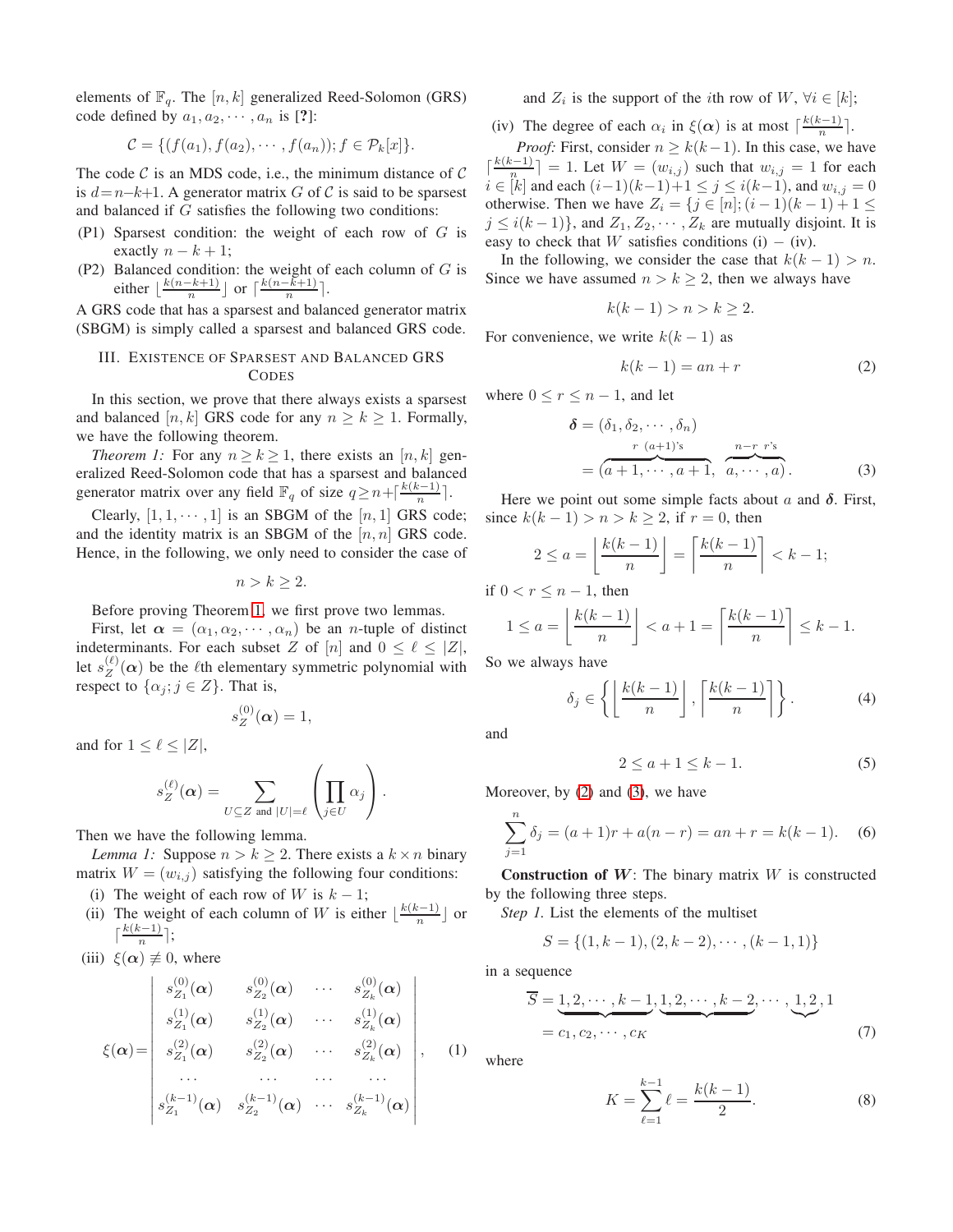Then construct subsets  $S_1, S_2, \dots, S_n$  of [k] by Algorithm 1. *Step 2.* List the elements of the multiset

$$
T = \{(k, k-1), (k-1, k-2), \cdots, (2, 1)\}
$$

in a sequence

$$
\overline{T} = k, \underbrace{k-1, k}_{2}, \underbrace{k-2, k-1, k}_{2}, \cdots, \underbrace{2, 3, \cdots, k}_{2}
$$
\n
$$
= e_1, e_2, \cdots, e_K
$$
\n
$$
(9)
$$

and let

$$
\boldsymbol{\theta} = (\theta_1, \theta_2, \cdots, \theta_n) = \boldsymbol{\delta} - (|S_1|, |S_2|, \cdots, |S_n|). \tag{10}
$$

Then construct subsets  $T_1, T_2, \cdots, T_n$  of [k] by Algorithm 2. *Step 3.* Let W be the  $k \times n$  binary matrix such that for each

 $j \in [n], Y_j = S_j \cup T_j$  is the support of the jth column of W.

Algorithm 1 **Input:**  $\overline{S} = c_1, c_2, \cdots, c_K$ , and  $\delta = (\delta_1, \delta_2, \cdots, \delta_n);$ Output:  $S_1, S_2, \cdots, S_n;$ Initialization:  $L = 0, j = 0;$ 1: while  $L < K$  do 2:  $j = j + 1;$ 3: if L < Pk−<sup>1</sup> <sup>ℓ</sup>=a+1 ℓ then 4:  $S_j = \{c_{L+1}, \cdots, c_{L+\delta_j}\};$ 5: else if  $\sum_{\ell=m+1}^{k-1} \ell \leq L < \sum_{\ell=m}^{k-1} \ell$  for some  $m \in [a] = \{1, 2, \dots, a\}$  then 6:  $S_j = \{c_{L+1}, \cdots, c_{L+m}\};$ 7: end if 8:  $L = L + |S_i|$ ; 9: end while 10: **if**  $j < n$ 11:  $S_{j+1} = \cdots = S_n = \emptyset;$ 12: end if

# Algorithm 2

**Input:**  $\overline{T} = e_1, e_2, \cdots, e_K$ , and  $\boldsymbol{\theta} = (\theta_1, \theta_2, \cdots, \theta_n);$ Output:  $T_1, T_2, \cdots, T_n$ ; Initialization:  $L = 0, j = 1;$ 1: while  $L < K$  do 2:  $j = j + 1;$ 3:  $T_j = \{e_{L+1}, \cdots, e_{L+\theta_j}\};$ 4:  $L = L + |T_i|$ ; 5: end while

Two examples of our construction are given in Section IV. Moreover, we have the following three claims.

*Claim 1*. For each  $j \in [n]$ ,  $S_j$  is a subset of  $[k]$  and, when viewed as multisets, we have  $\bigcup_{j=1}^{\lambda_1} S_j = S$ , where  $\lambda_1$  is the value of  $j$  at the end of the while loop of Algorithm 1.

*Claim 2*. For each  $j \in [n]$ ,  $T_j$  is a subset of  $[k]$  and  $S_j \cap T_j =$  $\emptyset$ . Moreover, when viewed as multisets, we have  $\sqcup_{j=1}^n T_j = T$ .

*Claim 3*. Let  $X^* = \{(1, |S_1|), (2, |S_2|), \cdots, (\lambda_1, |S_{\lambda_1}|)\}.$ Then there exist a unique  $\sigma^* \in \mathscr{S}_k$  and a unique  $(X_1^*, X_2^*, \cdots, X_k^*) \in \mathcal{X}_{\sigma^*}$  such that  $X^* = X_1^* \sqcup X_2^* \sqcup \cdots \sqcup X_k^*$ , where  $\mathscr{S}_k$  denotes the permutation group on  $[k]$  and, for each  $\sigma \in \mathscr{S}_k$ ,  $\mathcal{X}_{\sigma}$  denotes the set of all tuples  $(X_1, X_2, \cdots, X_k)$ such that  $X_i \subseteq Z_i$  and  $|X_i| = \sigma(i) - 1$ ,  $i = 1, 2, \dots, k$ .

<span id="page-2-3"></span>The proof of Claims  $1 - 3$  are given in Appendices A  $-$ C, respectively.

<span id="page-2-2"></span>Note that for each  $i \in [k]$ , mult<sub>S $\sqcup T(i) = k - 1$ . Then by</sub> Claims 1 and 2, each  $i \in [k]$  is contained by  $k-1$  sets in the collection  $\{Y_1, Y_2, \dots, Y_n\}$ , where  $Y_j$   $(j \in [n])$  is the support of the jth column of  $W$  by our construction. So each row of W has weight  $k - 1$ , hence condition (i) is satisfied.

For each  $j \in [n]$ , by [\(4\)](#page-1-3),  $\delta_j \in \{\lfloor \frac{k(k-1)}{n} \rfloor, \lceil \frac{k(k-1)}{n} \rfloor\}$  $\left\{\frac{n-1}{n}\right\}$ . So by Claims 1, 2 and Algorithm 2, the weight of the  $j$ th column of W is  $|Y_j| = |S_j| + |T_j| = \delta_j \in \{ \lfloor \frac{k(k-1)}{n} \rfloor, \lceil \frac{k(k-1)}{n} \rceil \}$  $\frac{n^{(n-1)}}{n}$ ], hence condition (ii) is satisfied.

For any multiset  $X = \{(1, \ell_1), (2, \ell_2), \cdots, (n, \ell_n)\}\,$  let

<span id="page-2-0"></span>
$$
\pmb{\alpha}^X := \prod_{j=1}^n \alpha_j^{\ell_j}.
$$

Then from [\(1\)](#page-1-4), we have

$$
\xi(\alpha) = \sum_{\sigma \in \mathscr{S}_k} \text{sgn}(\sigma) \prod_{i=1}^k s_{Z_i}^{(\sigma(i)-1)}(\alpha)
$$
  
\n
$$
= \sum_{\sigma \in \mathscr{S}_k} \text{sgn}(\sigma) \sum_{(X_1, X_2, \cdots, X_k) \in \mathcal{X}_{\sigma}} \alpha^{X_1} \alpha^{X_2} \cdots \alpha^{X_k}
$$
  
\n
$$
= \sum_{\sigma \in \mathscr{S}_k} \text{sgn}(\sigma) \sum_{(X_1, X_2, \cdots, X_k) \in \mathcal{X}_{\sigma}} \alpha^{X_1 \sqcup X_2 \sqcup \cdots \sqcup X_k} . (11)
$$

where sgn( $\sigma$ ) denotes the sign of the permutation  $\sigma$ . By Claim 3, there exist a unique  $\sigma^* \in \mathscr{S}_k$  and a unique  $(X_1^*, X_2^*, \cdots, X_k^*) \in \mathcal{X}_{\sigma^*}$  such that  $X^* = X_1^* \sqcup X_2^* \sqcup \cdots \sqcup X_k^*$ . So by [\(11\)](#page-2-0),  $sgn(\sigma^*)\alpha^{X_1^* \sqcup X_2^* \sqcup \cdots \sqcup X_k^*}$  is a non-zero monomial in  $\xi(\alpha)$ . Hence,  $\xi(\alpha) \neq 0$  and condition (iii) is satisfied.

Note that  $X_i \subseteq Z_i$ ,  $\forall i \in [k]$ , and each column of W has weight either  $\lfloor \frac{k(k-1)}{n} \rfloor$  $\frac{n^{k-1}}{n}$  or  $\left[\frac{k(k-1)}{n}\right]$  $\frac{n^{(i-1)}}{n}$ , i.e., each  $j \in [n]$ is contained by at most  $\lceil \frac{k(k-1)}{n} \rceil$  $\frac{n^{(n-1)}}{n}$  sets in  $\{Z_1, Z_2, \cdots, Z_k\},\$ where  $Z_i$  is the support of the *i*th row of W. So in [\(11\)](#page-2-0), the degree of  $\alpha_j$  in each  $\alpha^{X_1 \sqcup X_2 \sqcup \cdots \sqcup X_k}$  is at most  $\lceil \frac{k(k-1)}{n} \rceil$  $\frac{n^{(n-1)}}{n}$ . Hence, the degree of  $\alpha_j$  in  $\xi(\alpha)$  is at most  $\lceil \frac{k(k-1)}{n} \rceil$  $\frac{n^{(n-1)}}{n}$ . Hence, condition (iv) is satisfied, which completes the proof. T.

<span id="page-2-1"></span>*Lemma 2:* Suppose  $\xi(\alpha_1, \alpha_2, \cdots, \alpha_n)$  is a nonzero polynomial over the field  $\mathbb{F}_q$  such that the degree of each  $\alpha_i$  is at most  $m (m \ge 1)$ . If  $q \ge n+m$ , then there exist distinct  $a_1, a_2, \dots, a_n \in \mathbb{F}_q$  such that  $\xi(a_1, a_2, \dots, a_n) \neq 0$ .

*Proof:* Similar to the Schwartz-Zippel Theorem, this lemma can be proved by induction on the number of indeterminants n. First, for  $n = 1$ ,  $\xi(\alpha_1)$  has at most m zeros in  $\mathbb{F}_q$  because the degree of  $\alpha_1$  is at most m. So there exists an  $a_1 \in \mathbb{F}_q$  such that  $\xi(a_1) \neq 0$ , provided that  $q \geq 1 + m$ .

Now assume that  $n > 1$ ,  $q \ge n+m$  and the induction hypothesis is true for polynomials of up to  $n-1$  indeterminants. Consider the polynomial  $\xi(\alpha_1, \alpha_2, \cdots, \alpha_n)$ . Without loss of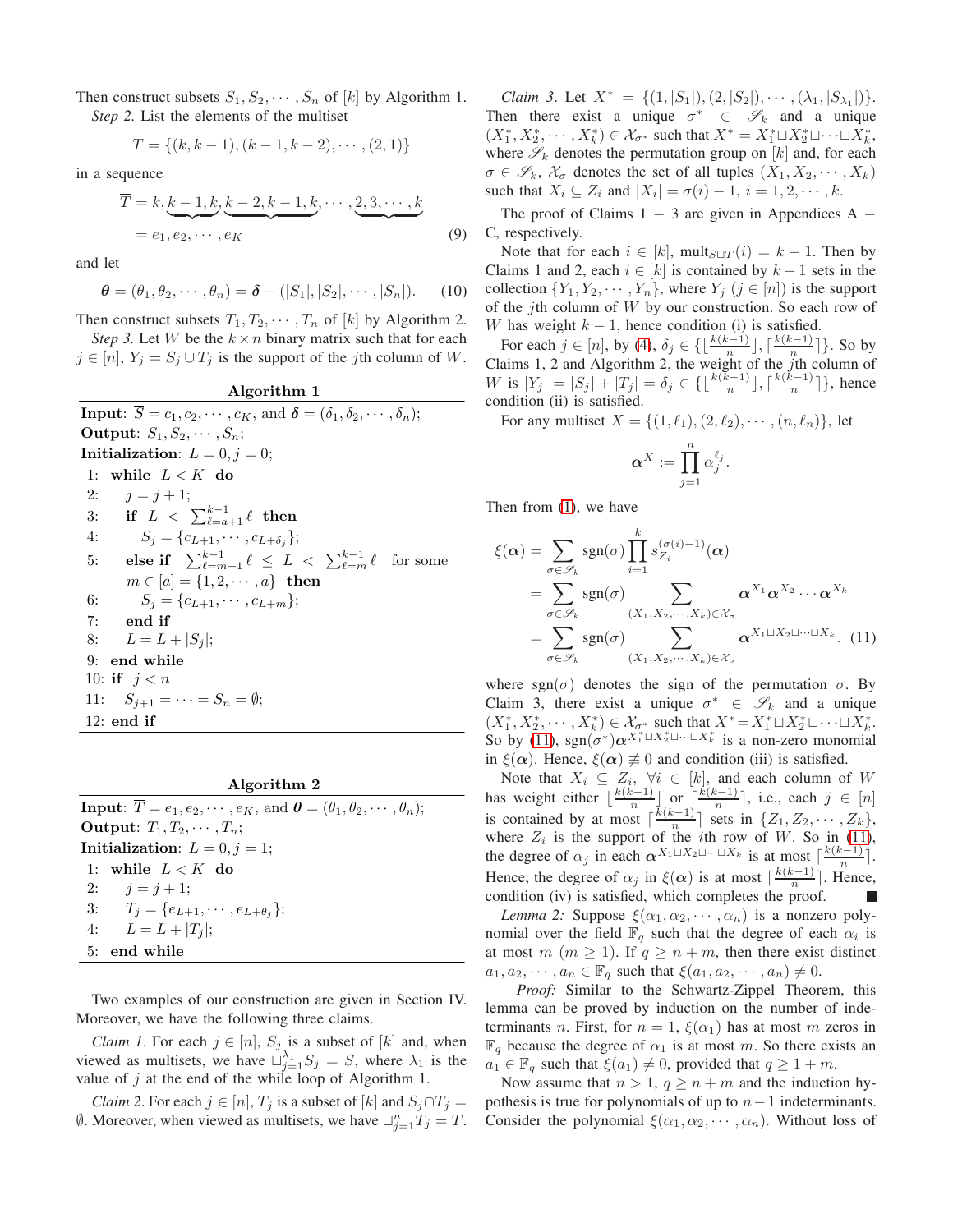generality, assume the degree of  $\alpha_1$  in  $\xi$  is  $t (1 \le t \le m)$ . Then we can factor out  $\alpha_1$  and obtain

$$
\xi(\alpha_1, \alpha_2, \cdots, \alpha_n) = \sum_{i=0}^t \alpha_1^i \xi_i(\alpha_2, \cdots, \alpha_n),
$$

where  $\xi_t(\alpha_2, \dots, \alpha_n) \neq 0$ . Clearly, the degree of each  $\alpha_i$   $(2 \leq i \leq n)$  in  $\xi_t$  is at most m. The induction hypothesis implies that there exist distinct  $a_2, \dots, a_n \in \mathbb{F}_q$  such that  $\xi_t(a_2, \dots, a_n) \neq 0$ . Then the polynomial

$$
\eta(\alpha_1) = \xi(\alpha_1, a_2, \cdots, a_n) = \sum_{i=0}^t \alpha_1^i \xi_i(a_2, \cdots, a_n) \neq 0
$$

and has degree t. Note that  $q \ge n + m \ge n + t$ . There exists an  $a_1 \in \mathbb{F}_q \backslash \{a_2, \cdots, a_n\}$  such that

$$
\xi(a_1, a_2, \cdots, a_n) = \eta(a_1) \neq 0.
$$

This completes the induction.

Now we are able to prove Theorem [1.](#page-1-0)

*Proof of Theorem [1:](#page-1-0)* Let W be a  $k \times n$  binary matrix satisfying conditions (i)  $-$  (iv) of Lemma [1.](#page-1-5) By Lemma [2,](#page-2-1) if  $q \geq n + \lceil \frac{k(k-1)}{n} \rceil$  $\frac{n^{i-1}}{n}$ , there exist distinct  $a_1, a_2, \cdots, a_n \in \mathbb{F}_q$ such that  $\xi(a_1, a_2, \dots, a_n) \neq 0$ .

For each  $i \in [k]$ , let

 $C =$ 

$$
f_i(x) = \prod_{j \in Z_i} (x - a_j) \tag{12}
$$

where  $Z_i$  is the support of the *i*th row of W. Clearly,  $f_1(x)$ ,  $f_2(x), \dots, f_k(x) \in \mathcal{P}_k[x]$ . Moreover,  $f_1(x), f_2(x), \dots, f_k(x)$ are linearly independent in  $\mathcal{P}_k[x]$ , which can be proved as follows. By [\(12\)](#page-3-0), we have

$$
f_i(x) = \prod_{j \in Z_i} (x - a_j)
$$
  
=  $x^{k-1} + \sum_{\ell=1}^{k-1} \left[ \sum_{U \subseteq Z_i, |U| = \ell} \left( \prod_{j \in U} a_j \right) \right] (-1)^{\ell} x^{k-1-\ell}$   
=  $x^{k-1} + \sum_{\ell=1}^{k-1} s_{Z_i}^{(\ell)}(a_1, a_2, \dots, a_n) (-1)^{\ell} x^{k-1-\ell}$ 

for each  $i \in [k]$ . Denote  $c_{i,\ell} := s_{Z_i}^{(\ell)}$  $\sum_{\substack{k=1 \ n \neq n}}^{k} (a_1, a_2, \cdots, a_n)$  and

$$
\begin{bmatrix} 1 & 1 & \cdots & 1 \\ -c_{1,1} & -c_{2,1} & \cdots & -c_{k,1} \\ \cdots & \cdots & \cdots & \cdots \\ (-1)^{k-1}c_{1,k-1} & (-1)^{k-1}c_{2,k-1} & \cdots & (-1)^{k-1}c_{k,k-1} \end{bmatrix}
$$

Then  $f_1(x), f_2(x), \dots, f_k(x)$  are linearly independent in  $\mathcal{P}_k[x]$ if and only if  $det(C) \neq 0$ . From [\(1\)](#page-1-4), we can easily see that

$$
\xi(a_1, a_2, \cdots, a_n) = (-1)^{1+2+\cdots+(k-1)} \det(C).
$$

Since  $\xi(a_1, a_2, \dots, a_n) \neq 0$ , then det(C)  $\neq 0$ . Hence,  $f_1(x), f_2(x), \cdots, f_k(x)$  are linearly independent in  $\mathcal{P}_k[x]$ .

Now, let C be the GRS code defined by  $a_1, a_2, \dots, a_n$  and

$$
G = \begin{pmatrix} f_1(a_1) & f_1(a_2) & \cdots & f_1(a_n) \\ f_2(a_1) & f_2(a_2) & \cdots & f_2(a_n) \\ \cdots & \cdots & \cdots & \cdots \\ f_k(a_1) & f_k(a_2) & \cdots & f_k(a_n) \end{pmatrix}.
$$

Since  $f_1(x), f_2(x), \cdots, f_k(x)$  are linearly independent in  $\mathcal{P}_k[x]$ , then G is a generator matrix of C.

By assumption,  $W$  satisfies conditions (i) and (ii) of Lemma [1,](#page-1-5) that is, the weight of each row of W is  $k - 1$  and the weight of each column of W is either  $\lfloor \frac{k(k-1)}{n} \rfloor$  $\lfloor \frac{n-1}{n} \rfloor$  or  $\lceil \frac{k(k-1)}{n} \rceil$  $\frac{n-1}{n}$ . Moreover, by [\(12\)](#page-3-0), for each  $i \in [k]$  and  $j \in [n]$ ,  $f_i(a_j) = 0$  if and only if  $j \in Z_i$ , that is  $w_{i,j} = 1$  (because  $Z_i$  is the support of the *i*th row of  $W$ ). So according to the construction of G, the number of zeros in every row of G is  $k - 1$  and the number of zeros in every column of G is either  $\lfloor \frac{k(k-1)}{n} \rfloor$  or  $\lceil \frac{k(k-1)}{n} \rceil$  $\frac{n^{(n-1)}}{n}$ . Equivalently, the number of ones in every row of G is  $n - k + 1$  and the number of ones in every column of G is either  $\lfloor \frac{k(n-k+1)}{n} \rfloor$  $\frac{-k+1}{n}$  or  $\lceil \frac{k(n-k+1)}{n} \rceil$  $\frac{-\kappa+1}{n}$ . So G satisfies conditions (P1) and (P2), hence is an SBGM of  $C$ . п

#### IV. EXAMPLES OF THE CONSTRUCTION

As an illustration of our construction, consider the following two examples, which reflect two typical cases of the output of Algorithm 1.

<span id="page-3-2"></span><span id="page-3-0"></span>*Example 1:* Let  $k = 7$  and  $n = 10$ . Then  $k(k-1) = 4n+2$ . So  $a = 4, r = 2, \lfloor \frac{k(k-1)}{n} \rfloor$  $\left\lfloor \frac{n-1}{n} \right\rfloor = 4$  and  $\left\lceil \frac{k(k-1)}{n} \right\rceil$  $\left\lfloor \frac{n-1}{n} \right\rfloor = 5$ . According to [\(3\)](#page-1-2), we have

<span id="page-3-1"></span>
$$
\delta = (5, 5, 4, 4, 4, 4, 4, 4, 4, 4)
$$

and according to [\(7\)](#page-1-6), we have

$$
\overline{S} = \underbrace{1, 2, 3, 4, 5, 6}, \underbrace{1, 2, 3, 4, 5}, \underbrace{1, 2, 3, 4}, \underbrace{1, 2, 3}, \underbrace{1, 2, 3}, \underbrace{1, 2}, 1.
$$

By Algorithm 1,  $\overline{S}$  is divided into  $S_1, \cdots, S_6$  as follows:

$$
\underbrace{1,2,3,4,5}_{S_1}, \underbrace{6,1,2,3,4}_{S_2}, \underbrace{5,1,2,3}_{S_3}, \underbrace{4,1,2,3}_{S_4}, \underbrace{1,2}_{S_5}, \underbrace{1}_{S_6} \tag{13}
$$

and  $S_7 = \cdots = S_n = \emptyset$ . Hence,

$$
(|S_1|, |S_2|, \cdots, |S_n|) = (5, 5, 4, 4, 2, 1, 0, 0, 0, 0)
$$

and according to [\(10\)](#page-2-2), we have

.

$$
\theta = \delta - (|S_1|, |S_2|, \cdots, |S_n|)
$$
  
= (0, 0, 0, 0, 2, 3, 4, 4, 4, 4).

Moreover, according to [\(9\)](#page-2-3), we have

$$
\overline{T} = 7, 6, 7, 5, 6, 7, 4, 5, 6, 7, 3, 4, 5, 6, 7, 2, 3, 4, 5, 6, 7.
$$

Then by Algorithm 2, we have  $T_1 = \cdots = T_4 = \emptyset$  and  $\overline{T}$  is divided into  $T_5, \cdots, T_{10}$  as follows:

$$
\frac{7,6}{T_5}, \frac{7,5,6}{T_6}, \frac{7,4,5,6}{T_7}, \frac{7,3,4,5}{T_8}, \frac{6,7,2,3}{T_9}, \frac{4,5,6,7}{T_{10}}.
$$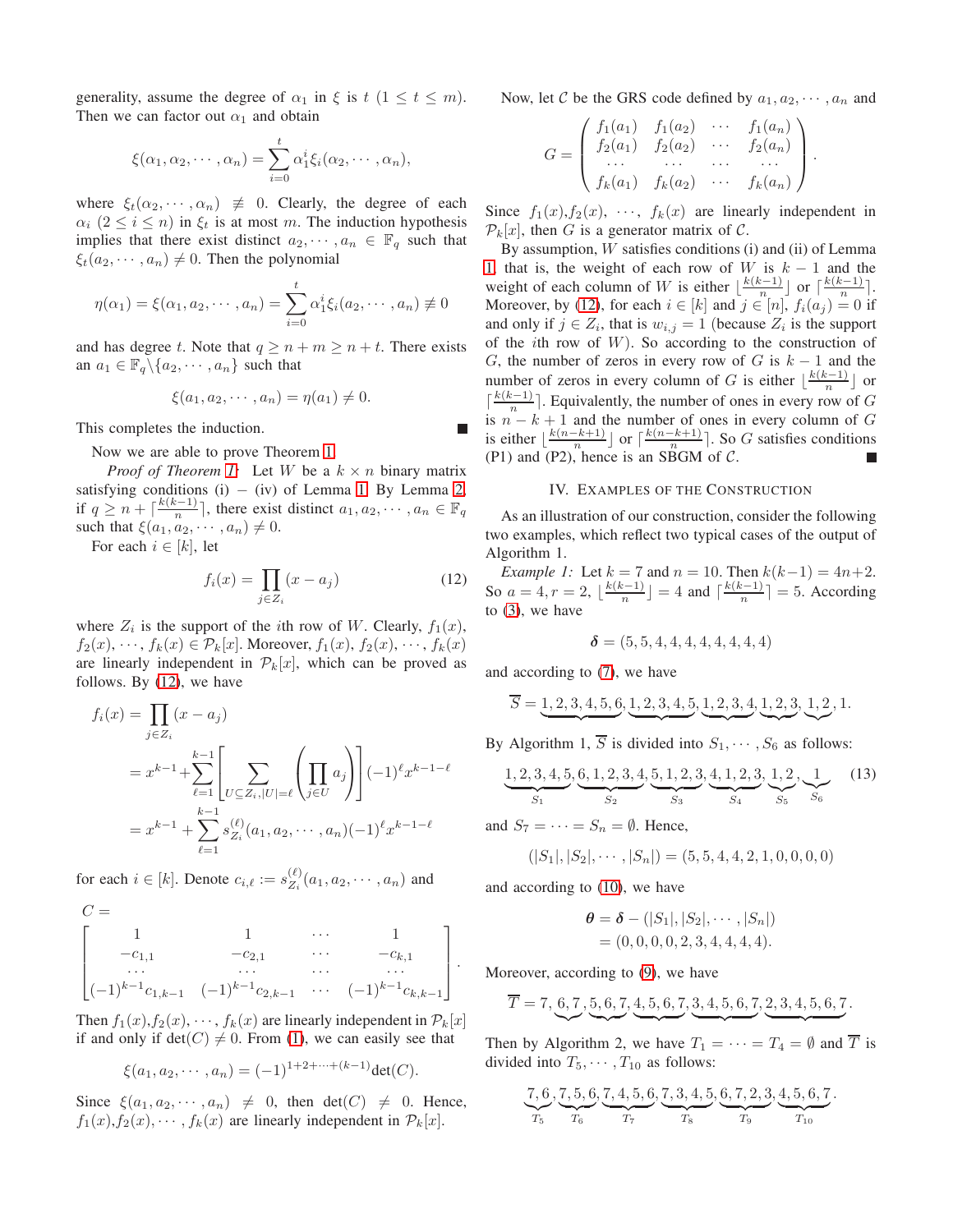So we obtain

|  |  |  |  |  | $\left[ \begin{array}{cccccccc} 1 & 1 & 1 & 1 & 1 & 1 & 0 & 0 & 0 & 0 \\ 1 & 1 & 1 & 1 & 1 & 0 & 0 & 0 & 1 & 0 \\ 1 & 1 & 1 & 1 & 0 & 0 & 0 & 1 & 1 & 0 \\ 1 & 1 & 0 & 1 & 0 & 0 & 1 & 1 & 0 & 1 \\ 1 & 0 & 1 & 0 & 0 & 1 & 1 & 1 & 0 & 1 \\ 0 & 1 & 0 & 0 & 1 & 1 & 1 & 0 & 1 & 1 \\ 0 & 0 & 0 & 0 & 1 & 1 & 1 & 1 & 1 & 1$ |
|--|--|--|--|--|------------------------------------------------------------------------------------------------------------------------------------------------------------------------------------------------------------------------------------------------------------------------------------------------------------------------------|

We can easily check that Claims 1 and 2 are true. We now check that Claim 3 is true. From [\(13\)](#page-3-1), we have  $\lambda_1 = 6$  and

$$
X^* = \{ (1, |S_1|), (2, |S_2|), \cdots, (6, |S_6|) \}
$$
  
= \{ (1, 5), (2, 5), (3, 4), (4, 4), (5, 2), (6, 1) \}.

Suppose

$$
X^* = X_1^* \sqcup X_2^* \sqcup \cdots \sqcup X_k^*
$$

for some  $\sigma^* \in \mathscr{S}_k$  and some  $(X_1^*, X_2^*, \cdots, X_k^*) \in \mathcal{X}_{\sigma^*}$ . We show that  $\sigma^*$  and  $(X_1^*, X_2^*, \cdots, X_k^*)$  are unique as follows.

First, note that for each  $j \in \{1, 2, 3, 4\}$ , mult $_{X^*}(j)$  equals the weight of the jth column of  $W$ . Then considering the first four columns of W, we have  $\{1, 2, 3, 4\} \subseteq (\bigcap_{i=1}^{3} X_i^*)$ ,  $\{1, 2, 4\} \subseteq X_4^*, \{1, 3\} \subseteq X_5^*$  and  $\{2\} \subseteq X_6^*$ . So it must be that  $\sigma^*(7) = 1$  and  $X_7^* = \emptyset$ . Recursively, we obtain  $\sigma^*(6) = 2$ and  $X_6^* = \{2\}$ ;  $\sigma^*(5) = 3$  and  $X_5^* = \{1,3\}$ ;  $\sigma^*(4) = 4$  and  $X_4^* = \{1, 2, 4\}$ . And hence, we have  $\sigma^*(i) \in \{5, 6, 7\}$  for each  $i \in \{1, 2, 3\}$ , and mult $x^*_{\tau} \sqcup x^*_{\theta} \sqcup x^*_{\theta}(j) = 0$  for  $j = 5, 6$ .

Further, consider the first five columns of W. Since  ${\rm mult}_{X_1^* \sqcup X_6^* \sqcup X_5^* \sqcup X_4^*}(5) = 0$ , then  ${\rm mult}_{X_1^* \sqcup X_2^* \sqcup X_3^*}(5) = 0$ mult<sub>X</sub><sup>\*</sup>(5) = 2 and {1, 2, 3, 4, 5}  $\subseteq$  (X<sup>\*</sup><sub>1</sub> ∩ X<sup>\*</sup><sub>2</sub>). So  $\sigma$ <sup>\*</sup>(3) = 5 and  $X_3^* = \{1, 2, 3, 4\}$ . Similarly, considering the first six columns of W, we can obtain  $\sigma^*(2) = 6$  and  $X_2^* =$  ${1, 2, 3, 4, 5}$ . And finally, we can obtain  $\sigma^*(1) = 7$  and  $X_1^* = \{1, 2, 3, 4, 5, 6\}.$ 

Hence,  $\sigma^* \in \mathscr{S}_k$  and  $(X_1^*, X_2^*, \cdots, X_k^*) \in \mathcal{X}_{\sigma^*}$  are uniquely determined. That is, Claim 3 is true.

As discussed in the proof of Lemma [1,](#page-1-5) W satisfies conditions (i)  $-$  (iv) of Lemma [1.](#page-1-5)

<span id="page-4-1"></span>*Example 2:* Let  $k = 7$  and  $n = 13$ . Then  $k(k-1) = 3n+3$ . So  $a = 3, r = 3, \lfloor \frac{k(k-1)}{n} \rfloor$  $\lfloor \frac{n-1}{n} \rfloor = 3$  and  $\lceil \frac{k(k-1)}{n} \rceil$  $\left\lfloor \frac{n-1}{n} \right\rfloor = 4$ . According to [\(3\)](#page-1-2), we have

$$
\delta = (4,4,4,3,3,3,3,3,3,3,3,3,3)
$$

and according to [\(7\)](#page-1-6), we have

$$
\overline{S} = \underbrace{1, 2, 3, 4, 5, 6}, \underbrace{1, 2, 3, 4, 5}, \underbrace{1, 2, 3, 4}, \underbrace{1, 2, 3}, \underbrace{1, 2, 1}.
$$

By Algorithm 1,  $\overline{S}$  is divided into  $S_1, \dots, S_7$  as follows:

$$
\underbrace{1,2,3,4}_{S_1}, \underbrace{5,6,1,2}_{S_2}, \underbrace{3,4,5,1}_{S_3}, \underbrace{2,3,4}_{S_4}, \underbrace{1,2,3}_{S_5}, \underbrace{1,2}_{S_6}, \underbrace{1}_{S_7}.
$$
 (14)

And  $S_8 = \cdots = S_n = \emptyset$ . Hence,

$$
(|S_1|, |S_2|, \cdots, |S_n|) = (4, 4, 4, 3, 3, 2, 1, 0, 0, 0, 0, 0, 0)
$$

and according to [\(10\)](#page-2-2),

$$
\theta = \delta - (|S_1|, |S_2|, \cdots, |S_n|)
$$
  
= (0, 0, 0, 0, 0, 1, 2, 3, 3, 3, 3, 3, 3).

Moreover, according to [\(9\)](#page-2-3), we have

$$
\overline{T} = 7, 6, 7, 5, 6, 7, 4, 5, 6, 7, 3, 4, 5, 6, 7, 2, 3, 4, 5, 6, 7.
$$

Then by Algorithm 2, we have  $T_1 = \cdots = T_5 = \emptyset$  and  $\overline{T}$  is divided into  $T_6, \cdots, T_{13}$  as follows:

$$
\underbrace{7}_{T_6}, \underbrace{6, 7}_{T_7}, \underbrace{5, 6, 7, 4, 5, 6}_{T_8}, \underbrace{7, 3, 4, 5, 6, 7, 2, 3, 4, 5, 6, 7}_{T_{10}}, \underbrace{2, 3, 4, 5, 6, 7}_{T_{12}},
$$

So we obtain

.

|  |  |  |  |  |  | $W=\left[ \begin{array}{cccccccccccc} 1&1&1&0&1&1&1&0&0&0&0&0&0 \\ 1&1&0&1&1&1&0&0&0&0&0&1&0 \\ 1&0&1&1&1&0&0&0&0&1&0&1&0 \\ 1&0&1&1&0&0&0&0&1&1&0&1&0 \\ 0&1&1&0&0&0&0&1&1&0&1&0&1 \\ 0&1&0&0&0&0&1&1&1&0&1&0&1 \\ 0&0&0&0&0&1&1&1&0&1&0&1 \\ \end{array} \right].$ |
|--|--|--|--|--|--|----------------------------------------------------------------------------------------------------------------------------------------------------------------------------------------------------------------------------------------------------------------------|

We can check that Claims 1 and 2 are true. Moreover, let

$$
X^* = \{ (1, |S_1|), (2, |S_2|), \cdots, (7, |S_7|) \}
$$
  
= \{ (1, 4), (2, 4), (3, 4), (4, 3), (5, 3), (6, 2), (7, 1) \}

and suppose  $X^* = X_1^* \sqcup X_2^* \sqcup \cdots \sqcup X_k^*$  for some  $\sigma^* \in \mathscr{S}_k$ and some  $(X_1^*, X_2^*, \dots, X_k^*) \in \mathcal{X}_{\sigma^*}$ . Then similar to Example [1,](#page-3-2) we can obtain  $\sigma^*(i) = k - i + 1$ ,  $\forall i \in [k]$ , and  $X_7^* = \emptyset$ ,  $X_6^* = \{2\}, X_5^* = \{2, 3\}, X_4^* = \{1, 3, 4\}, X_3^* = \{1, 3, 4, 5\},$  $X_2^* = \{1, 2, 4, 5, 6\}, X_1^* = \{1, 2, 3, 5, 6, 7\}.$  So both  $\sigma^* \in \mathscr{S}_k$ and  $(X_1^*, X_2^*, \dots, X_k^*) \in \mathcal{X}_{\sigma^*}$  are unique and Claim 3 is true.

#### V. CONCLUSION

We show that for any  $n \geq k \geq 1$ , there exists an  $[n, k]$ sparsest and balanced GRS code over any field  $\mathbb{F}_q$  with size  $q \geq n + \lceil \frac{k(k-1)}{n} \rceil$ . It is still an open problem whether  $[n, k]$ sparsest and balanced GRS codes exist when the field size q satisfies  $n+1 < q < n + \lceil \frac{k(k-1)}{n} \rceil$  $\frac{n^{(n-1)}}{n}$ .

## <span id="page-4-0"></span>APPENDIX A PROOF OF CLAIM 1

In this appendix, we are to prove Claim 1.

By [\(3\)](#page-1-2) and [\(5\)](#page-1-7), we have  $\delta_{\ell} \le a + 1 \le k - 1$  for each  $\ell \in [n]$ . Then there exists a unique  $\lambda_{a+1} \in [n]$  such that

$$
\sum_{\ell=1}^{\lambda_{a+1}-1} \delta_{\ell} < \sum_{\ell=a+1}^{k-1} \ell \le \sum_{\ell=1}^{\lambda_{a+1}} \delta_{\ell}.\tag{15}
$$

According to Algorithm 1, we have

$$
|S_j| = \delta_j, \ \forall j \in \{1, 2, \cdots, \lambda_{a+1}\}\tag{16}
$$

<span id="page-4-2"></span>and each of  $S_1, S_2, \cdots, S_{\lambda_{a+1}}$  is a subset of [k]. Moreover, since  $\delta_{\lambda_{a+1}} \leq a+1$ , then from [\(15\)](#page-4-0), we obtain

$$
\sum_{\ell=1}^{\lambda_{a+1}} |S_{\ell}| = \sum_{\ell=1}^{\lambda_{a+1}} \delta_{\ell} = \left(\sum_{\ell=a+1}^{k-1} \ell\right) + t_0
$$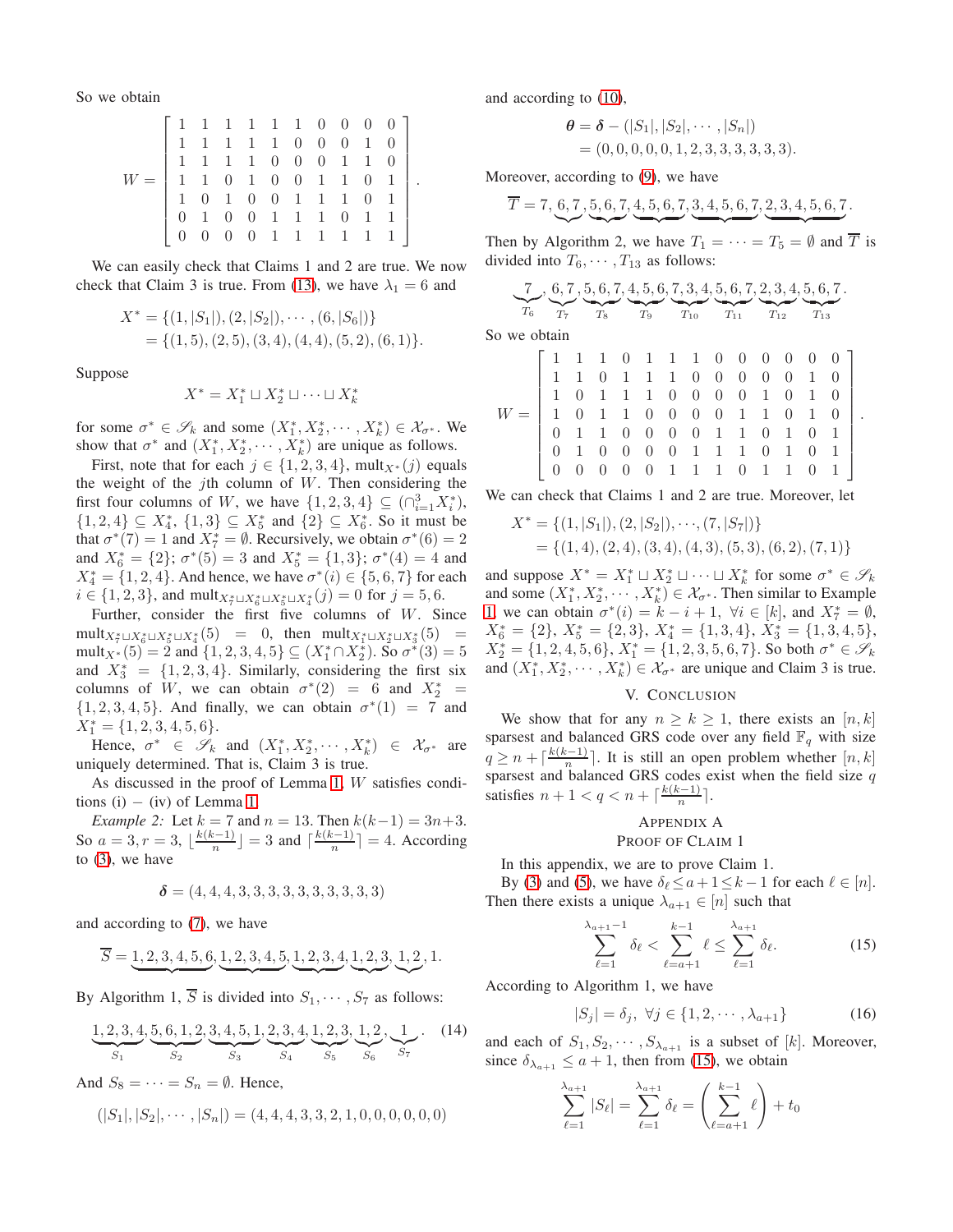for some  $t_0 \in \{0, 1, \dots, a\}$ . We need to consider the following two cases.

**Case 1.**  $t_0 \in \{1, 2, \dots, a\}.$ 

Then according to Algorithm 1, we have

• For  $j = \lambda_{a+1} + \ell$  and  $1 \leq \ell \leq a - t_0$ ,  $S_i = \{t_0+1, t_0+2, \dots, a-\ell+1, 1, 2, \dots, t_0\}$ 

$$
= \{1, 2, \cdots, a - \ell + 1\};\tag{17}
$$

• For  $j = \lambda_{a+1} + \ell$  and  $a - t_0 + 1 \leq \ell \leq a - 1$ ,  $S = {1, 0, ..., l}$  (19)

$$
S_j = \{1, 2, \cdots, a - \ell\} \tag{18}
$$

Moreover,  $\lambda_1 := \lambda_{a+1} + a - 1$  is the value of j at the end of the while loop of Algorithm 1 and

$$
(|S_1|, |S_2|, \cdots, |S_{\lambda_1}|) =
$$
  
\n
$$
(\delta_1, \cdots, \delta_{\lambda_{a+1}}, a, a-1, \cdots, t_0+1, t_0-1, \cdots, 2, 1).
$$
 (19)

**Case 2.**  $t_0 = 0$ .

Then according to Algorithm 1, we have

• For  $j = \lambda_{a+1} + \ell$  and  $\ell \in [a]$ ,

$$
S_j = \{1, 2, \cdots, a - \ell + 1\}.
$$
 (20)

Moreover,  $\lambda_1 := \lambda_{a+1} + a$  is the value of j at the end of the while loop of Algorithm 1 and

$$
(|S_1|, |S_2|, \cdots, |S_{\lambda_1}|) =
$$
  

$$
(\delta_1, \cdots, \delta_{\lambda_{a+1}}, a, a-1, \cdots, 2, 1).
$$
 (21)

In both cases, clearly, each of  $S_{\lambda_{a+1}+1}, \cdots, S_{\lambda_1}$  is a subset of [k]. Moreover, we have  $\lambda_1 \leq n$ , which can be proved by contradiction as follows. Suppose  $\lambda_1 > n$ . Then we have

$$
\sum_{j=1}^{\lambda_1} |S_j| + \sum_{\ell=1}^a \ell > \sum_{j=1}^n |S_j| + \sum_{\ell=1}^a \ell.
$$

Moreover, since  $\delta_j \leq a+1$  for all  $j \in [n]$  (see [\(3\)](#page-1-2)), then from [\(19\)](#page-5-0) and [\(21\)](#page-5-1), we have

$$
\sum_{j=\lambda_{a+1}+1}^{n} |S_j| + \sum_{\ell=1}^{a} \ell \ge \sum_{j=\lambda_{a+1}+1}^{n} \delta_j.
$$

From the above two inequalities, we have

$$
\sum_{j=1}^{\lambda_1} |S_j| + \sum_{\ell=1}^a \ell > \sum_{j=1}^n \delta_j = k(k-1)
$$
 (22)

where the last equation comes from [\(6\)](#page-1-8). However, combining the facts  $\sum_{j=1}^{\lambda_1} |\hat{S}_j| = K = \frac{k(k-1)}{2}$  $\frac{(-1)}{2}$  and  $a < k-1$ , we have

$$
\sum_{j=1}^{\lambda_1} |S_j| + \sum_{\ell=1}^a \ell < \frac{k(k-1)}{2} + \sum_{\ell=1}^{k-1} \ell = k(k-1)
$$

which contradicts to [\(22\)](#page-5-2). Hence we proved that  $\lambda_1 \leq n$ .

Further, according to Algorithm 1, we have

$$
S_{\lambda_1+1} = \dots = S_n = \emptyset. \tag{23}
$$

So in Case 1, we have

$$
(|S_1|, |S_2|, \cdots, |S_n|) =
$$
  

$$
(\delta_1, \cdots, \delta_{\lambda_{a+1}}, a, a-1 \cdots, t_0+1, t_0-1, \cdots, 2, 1, 0, \cdots, 0)
$$
  
(24)

<span id="page-5-5"></span><span id="page-5-4"></span>where  $t_0 \in \{1, 2, \dots, a\}$  and  $\lambda_1 = \lambda_{a+1} + a - 1$ ; in Case 2, we have

<span id="page-5-3"></span>
$$
(|S_1|, |S_2|, \cdots, |S_n|) =
$$
  

$$
(\delta_1, \cdots, \delta_{\lambda_{a+1}}, a, a-1 \cdots, 2, 1, 0, \cdots, 0)
$$
 (25)

where  $\lambda_1 = \lambda_{a+1} + a - 1$ . In both cases, each  $S_j$  is a subset of [k] and, as multisets,  $\sqcup_{j=1}^n S_j = \sqcup_{j=1}^{\lambda_1} S_j = S$ .

<span id="page-5-0"></span>In Example [1,](#page-3-2) we have  $a+1 = 5$ . From [\(13\)](#page-3-1), we can obtain  $\lambda_6 = 2$ ,  $\lambda_5 = 3$  and  $t_0 = 3$ . So this example falls into Case 1 and  $\lambda_1 = \lambda_{a+1} + a - 1 = 6$ .

<span id="page-5-6"></span>In Example [2,](#page-4-1) we have  $a+1 = 4$ . From [\(14\)](#page-4-2), we can obtain  $\lambda_6 = 2, \lambda_5 = 3, \lambda_4 = 4$  and  $t_0 = 0$ . So this example falls into Case 2 and  $\lambda_1 = \lambda_{a+1} + a = 7$ .

## <span id="page-5-9"></span>APPENDIX B PROOF OF CLAIM 2

To prove Claim 2, we continue considering the two cases discussed in Appendix A.

<span id="page-5-1"></span>First, consider Case 1. We need to divide this case into the following four subcases according to the value of  $r$ .

**Case 1.1:**  $r \leq \lambda_{a+1}$ . Then by  $(3)$ ,  $(10)$  and  $(24)$ , we have

$$
\theta = \delta - (|S_1|, |S_2|, \cdots, |S_n|)
$$
  
=  $(0, \cdots, 0, 0, 1, \cdots, a - t_0 - 1, a - t_0 + 1,$   
 $\cdots, a - 2, a - 1, \delta_{\lambda_1 + 1}, \cdots, \delta_n)$ 

where  $\delta_{\lambda_1+1} = \cdots = \delta_n = a$ . That is,

$$
\theta_j = \begin{cases}\n0, & 1 \le j \le \lambda_{a+1}; \\
\ell - 1, & j = \lambda_{a+1} + \ell \text{ and } 1 \le \ell \le a - t_0; \\
\ell, & j = \lambda_{a+1} + \ell \text{ and } a - t_0 + 1 \le \ell \le a - 1; \\
\delta_j = a, & \lambda_1 + 1 \le j \le n.\n\end{cases}
$$
\n(26)

<span id="page-5-2"></span>According to Algorithm 2, we have

- For  $1 \leq j \leq \lambda_{a+1} + 1$ ,  $T_j = \emptyset$ ;
- For  $j = \lambda_{a+1} + \ell$  and  $2 \leq \ell \leq a t_0$ ,

<span id="page-5-8"></span><span id="page-5-7"></span>
$$
T_j = \{k - (\ell - 1) + 1, k - (\ell - 1) + 2, \dots, k\}
$$
  
= {k - \ell + 2, k - \ell + 3, \dots, k}; (27)

• For 
$$
j = \lambda_{a+1} + \ell
$$
 and  $a - t_0 + 1 \leq \ell \leq a - 1$ ,

$$
T_j = \{k - (a - t_0) + 1, \cdots, k, k - \ell + 1, \cdots, k - (a - t_0)\}\
$$

$$
= \{k - \ell + 1, k - \ell + 2, \cdots, k\}
$$
(28)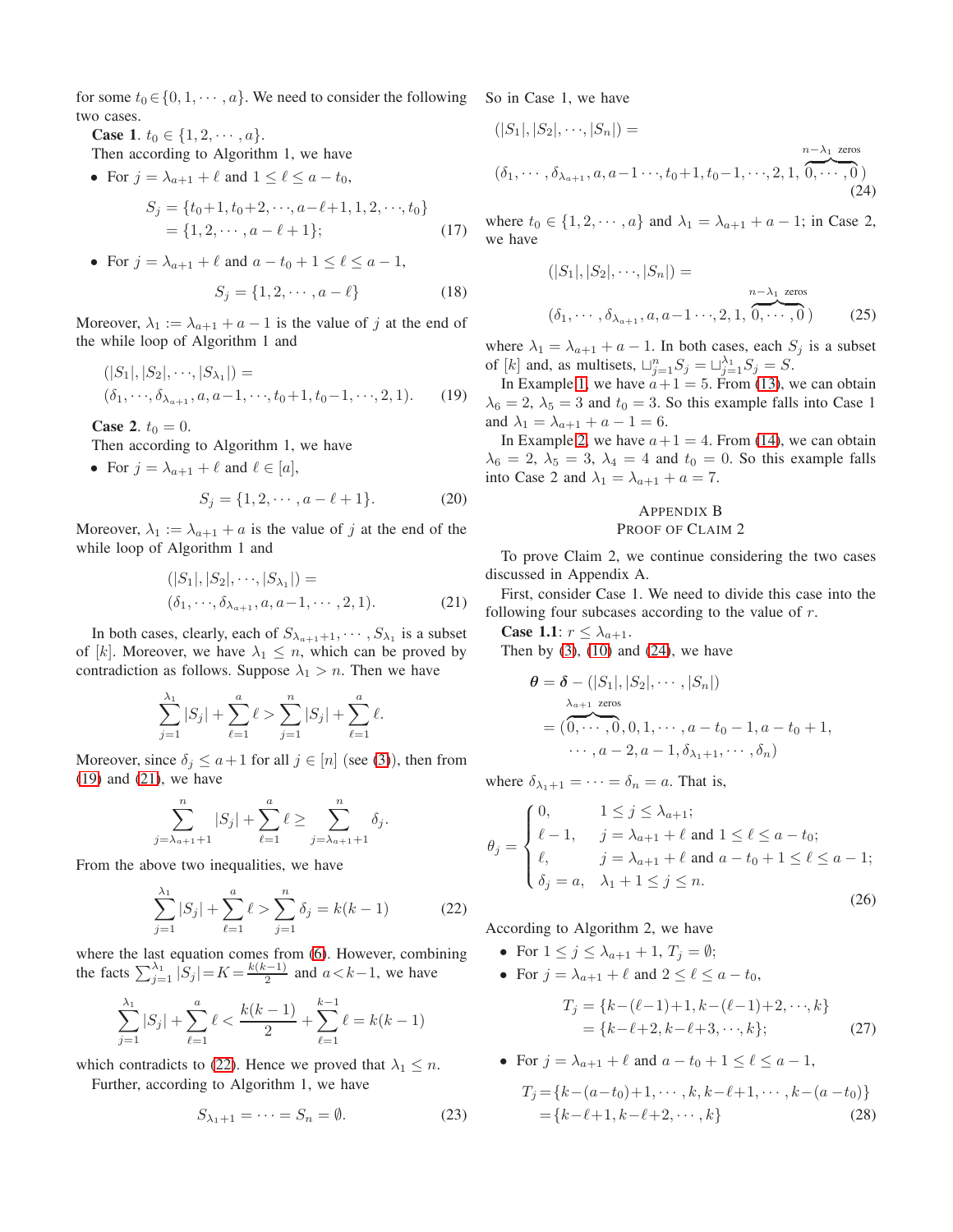• Finally,  $T_{\lambda_1+1}, T_{\lambda_1+2}, \dots, T_n$  are obtained by dividing the sequence

$$
\underbrace{k-(a-t_0)+1,\cdots,k}_{\cdot},\underbrace{k-a+1,\cdots,k}_{\cdot},\cdots,\underbrace{2,\cdots,k}_{\cdot},
$$

into  $n - \lambda_1$  segments of length a, and  $T_{\lambda_1 + j}$  is then formed by the elements of the *j*th segment,  $1 \le j \le n-\lambda_1$ . Clearly, each  $T_i$  is a subset of [k]. Moreover, since

$$
\sum_{j=1}^{n} \theta_j = \sum_{j=1}^{n} \delta_j - \sum_{j=1}^{n} |S_j| = \frac{k(k-1)}{2} = K
$$

which is equal to the length of  $\overline{T}$ . So Algorithm 2 always divides  $\overline{T}$  into  $T_1, T_2, \cdots, T_n$  of size  $\theta_1, \theta_2, \cdots, \theta_n$ , respectively. Hence, as multisets, we have  $\bigcup_{j=1}^{n} T_j = T$ .

Note that  $T_j = \emptyset$  for  $1 \le j \le \lambda_{a+1} + 1$ , and  $S_j = \emptyset$  for  $\lambda_1 + 1 \leq j \leq n$ . So  $S_j \cap T_j = \emptyset$  for  $j \in \{1, \dots, \lambda_{a+1} + 1\}$  $\{\lambda_1 + 1, \dots, n\}$ . Moreover, for  $\lambda_{a+1} + 2 \le j \le \lambda_1$ , by [\(17\)](#page-5-4), [\(18\)](#page-5-5), [\(20\)](#page-5-6), [\(27\)](#page-5-7) and [\(28\)](#page-5-8), we have

$$
\max(S_j) \le a - \ell + 1 < k - \ell + 1 \le \min(T_j).
$$

So  $S_j \cap T_j = \emptyset$  for  $j \in \{ \lambda_{a+1} + 2, \dots, \lambda_1 \}$ . Hence, we have  $S_j \cap T_j = \emptyset$  for all  $j \in [n]$ .

**Case 1.2**:  $\lambda_{a+1} < r \leq \lambda_{a+1} + a - t_0$ . Then  $r = \lambda_{a+1} + t_1$ , where  $1 \le t_1 \le a - t_0$ , and

$$
\theta_j = \begin{cases}\n0, & 1 \le j \le \lambda_{a+1}; \\
\ell, & j = \lambda_{a+1} + \ell \text{ and } 1 \le \ell \le t_1; \\
\ell - 1, & j = \lambda_{a+1} + \ell \text{ and } t_1 + 1 \le \ell \le a - t_0; \\
\ell, & j = \lambda_{a+1} + \ell \text{ and } a - t_0 + 1 \le \ell \le a - 1; \\
\delta_j = a, & \lambda_1 + 1 \le j \le n.\n\end{cases}
$$

According to Algorithm 2, we have

- For  $1 \leq j \leq \lambda_{a+1}$ ,  $T_j = \emptyset$ ;
- For  $j = \lambda_{a+1} + \ell$  and  $1 \leq \ell \leq t_1$ ,  $T_i = \{k-\ell+1, k-\ell+2, \dots, k\};$
- For  $j = \lambda_{a+1} + \ell$  and  $t_1 + 1 \leq \ell \leq a t_0$ ,  $T_i = \{k-\ell+1, k-\ell+2, \dots, k\} \setminus \{k-l+t_1+1\};$
- For  $j = \lambda_{a+1} + \ell$  and  $a t_0 + 1 \leq \ell \leq a 1$  $T_i = \{k-\ell+1, k-\ell+2, \dots, k\};$
- Finally,  $T_{\lambda_1+1}, T_{\lambda_1+2}, \dots, T_n$  are obtained by dividing the sequence

$$
\underbrace{k-(a-t_0-t_1)+1,\cdots,k}_{\cdot},\underbrace{k-a+1,\cdots,k}_{\cdot},\cdots,\underbrace{2,\cdots,k}_{\cdot},
$$

into  $n-\lambda_1$  segments of length a, and  $T_{\lambda_1+j}$  is formed by the elements of the *j*th segment,  $1 \leq j \leq n - \lambda_1$ .

**Case 1.3**:  $\lambda_{a+1} + a - t_0 < r \leq \lambda_1$ . Then  $r = \lambda_{a+1} + t_2$ , where  $a - t_0 + 1 \le t_2 \le a - 1$ , and  $\sqrt{2}$  $1 < i < \lambda$ 

$$
\theta_j = \begin{cases}\n0, & 1 \le j \le \lambda_{a+1}; \\
\ell, & j = \lambda_{a+1} + \ell \text{ and } 1 \le \ell \le a - t_0; \\
\ell + 1, & j = \lambda_{a+1} + \ell \text{ and } a - t_0 + 1 \le \ell \le t_2; \\
\ell, & j = \lambda_{a+1} + \ell \text{ and } t_2 + 1 \le \ell \le a - 1; \\
\delta_j = a, & \lambda_1 + 1 \le j \le n.\n\end{cases}
$$

According to Algorithm 2, we have

- For  $1 \leq j \leq \lambda_{a+1}$ ,  $T_j = \emptyset$ ;
- For  $j = \lambda_{a+1} + \ell$  and  $1 \leq \ell \leq a t_0$ ,

$$
T_j = \{k - \ell + 1, k - \ell + 2, \cdots, k\};
$$

• For  $j = \lambda_{a+1} + \ell$  and  $a - t_0 + 1 \leq \ell \leq t_2$ ,

$$
T_j = \{k-\ell, k-\ell+1, \cdots, k\};
$$

• For 
$$
j = \lambda_{a+1} + \ell
$$
 and  $t_2 + 1 \leq \ell \leq a - 1$   
\n $T_j = \{k - \ell, k - \ell + 1, \dots, k\} \setminus \{k - a + t_0 - \ell + t_2\};$ 

• Finally,  $T_{\lambda_1+1}, T_{\lambda_1+2}, \dots, T_n$  are obtained by dividing the sequence

$$
k-2a+t_0+t_2+1, \dots, k, k-a, \dots, k, \dots, 2, \dots, k
$$

 $\overline{\phantom{a}}$ 

 $\rightarrow$ 

into  $n-\lambda_1$  segments of length a, and  $T_{\lambda_1+j}$  is formed by the elements of the *j*th segment,  $1 \leq j \leq n - \lambda_1$ .

**Case 1.4:**  $\lambda_1 < r < n$ . Then by  $(3)$ ,  $(10)$  and  $(24)$ , we have

 $\overbrace{\hspace{2.5cm}}^{x }$ 

$$
\theta_j = \begin{cases}\n0, & 1 \le j \le \lambda_{a+1}; \\
\ell, & j = \lambda_{a+1} + \ell \text{ and } 1 \le \ell \le a - t_0; \\
\ell + 1, & j = \lambda_{a+1} + \ell \text{ and } a - t_0 + 1 \le \ell \le a - 1; \\
\delta_j \le a + 1, & \lambda_1 + 1 \le j \le n.\n\end{cases}
$$

According to Algorithm 2, we have

- For  $1 \leq j \leq \lambda_{a+1}$ ,  $T_j = \emptyset$ ;
- For  $j = \lambda_{a+1} + \ell$  and  $1 \leq \ell \leq a t_0$ ,

$$
T_j = \{k - \ell + 1, k - \ell + 2, \dots, k\};
$$

• For  $j = \lambda_{a+1} + \ell$  and  $a - t_0 + 1 \leq \ell \leq a - 1$ 

$$
T_j = \{k - \ell, k - \ell + 1, \dots, k\};
$$

• Finally,  $T_{\lambda_1+1}, T_{\lambda_1+2}, \dots, T_n$  are obtained by dividing the sequence

$$
\underbrace{k-(a-t_0),\cdots,k}_{\cdot},\underbrace{k-a,\cdots,k}_{\cdot},\cdots,\underbrace{2,\cdots,k}_{\cdot},\cdots
$$

into *n*− $\lambda_1$  segments of length *a*, and  $T_{\lambda_1+1}$  is formed by the elements of the *j*th segment,  $1 \leq j \leq n - \lambda_1$ .

For all of these subcases, similar to Case 1.1, it can be verified that for each  $j \in [n]$ ,  $T_j$  is a subset of  $[k]$ ,  $S_j \cap T_j = \emptyset$ and, when viewed as multisets, we have  $\bigcup_{j=1}^{n} T_j = T$ .

Next, consider Case 2. We need to divide this case into the following three subcases according to the value of  $r$ .

**Case 2.1**:  $r \leq \lambda_{a+1}$ .

Then by  $(3)$ ,  $(10)$  and  $(25)$ , we have

$$
\theta_j = \begin{cases} 0, & 1 \le j \le \lambda_{a+1}; \\ \ell - 1, & j = \lambda_{a+1} + \ell \text{ and } 1 \le \ell \le a; \\ \delta_j = a, & \lambda_1 + 1 \le j \le n. \end{cases}
$$

According to Algorithm 2, we have

• For  $1 \leq j \leq \lambda_{a+1} + 1$ ,  $T_j = \emptyset$ ;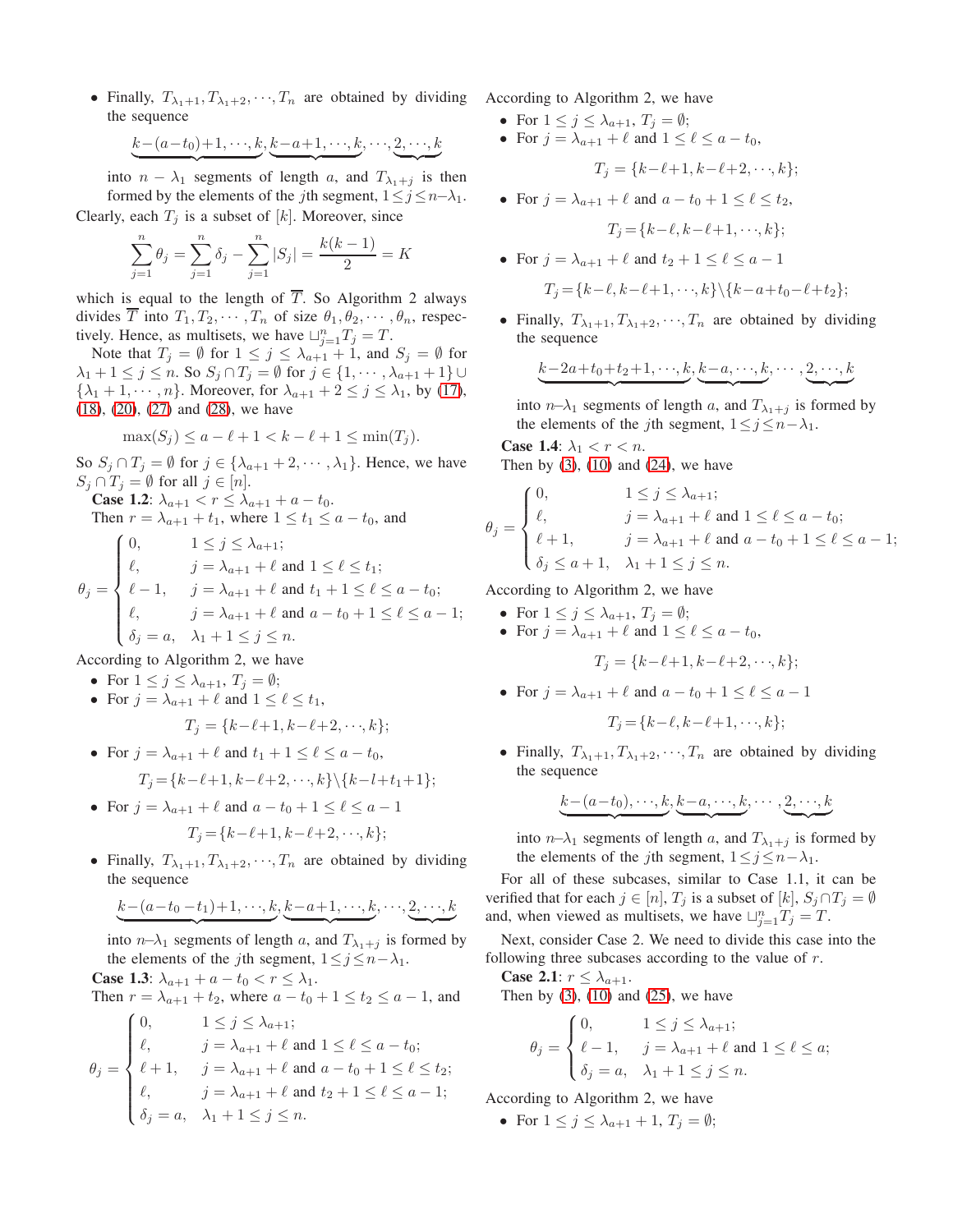- For  $j = \lambda_{a+1} + \ell$  and  $2 \leq \ell \leq a$ ,  $T_i = \{k-\ell+2, k-\ell+3, \cdots, k\};$
- Finally,  $T_{\lambda_1+1}, T_{\lambda_1+2}, \cdots, T_n$  are obtained by dividing the sequence

$$
\underbrace{k-a+1,\cdots,k}_{\smile}
$$

into  $n-\lambda_1$  segments of length a, and  $T_{\lambda_1+1}$  is formed by the elements of the *j*th segment,  $1 \le j \le n - \lambda_1$ .

**Case 2.2:**  $\lambda_{a+1} < r \leq \lambda_1$ . Then  $r = \lambda_{a+1} + t_1$ , where  $1 \le t_1 \le a$  and

$$
\theta_j = \begin{cases} 0, & 1 \leq j \leq \lambda_{a+1}; \\ \ell, & j = \lambda_{a+1} + \ell \text{ and } 1 \leq \ell \leq t_1; \\ \ell - 1, & j = \lambda_{a+1} + \ell \text{ and } t_1 + 1 \leq \ell \leq a; \\ \delta_j = a, & \lambda_1 + 1 \leq j \leq n. \end{cases}
$$

According to Algorithm 2, we have

- For  $1 \leq j \leq \lambda_{a+1}$ ,  $T_j = \emptyset$ ;
- For  $j = \lambda_{a+1} + \ell$  and  $1 \leq \ell \leq t_1$ ,

$$
T_j = \{k - \ell + 1, k - \ell + 2, \cdots, k\};
$$

• For  $j = \lambda_{a+1} + \ell$  and  $t_1 + 1 \leq \ell \leq a$ ,

$$
T_j = \{k - \ell + 2, k - \ell + 3, \cdots, k\} \setminus \{k - \ell + t_1 + 1\};
$$

• Finally,  $T_{\lambda_1+1}, T_{\lambda_1+2}, \cdots, T_n$  are obtained by dividing the sequence

$$
\underbrace{k-a+t_1+1,\cdot\cdot\cdot,k},\underbrace{k-a+1,\cdot\cdot\cdot,k},\cdot\cdot\cdot,\underbrace{2,\cdot\cdot\cdot,k}
$$

|  ${z \overline{z}}$  |  ${z \overline{z}}$  |  ${z \overline{z}}$  |  ${z \overline{z}}$  |  ${z \overline{z}}$  |  ${z \overline{z}}$  |  ${z \overline{z}}$  |  ${z \overline{z}}$  |  ${z \overline{z}}$  |  ${z \overline{z}}$  |  ${z \overline{z}}$  |  ${z \overline{z}}$  |  ${z \overline{z}}$  |  ${z \overline{z}}$  |  ${z \overline{z}}$  |  ${z \overline{z}}$  |  ${z \overline{z}}$  | into  $n-\lambda_1$  segments of length a, and  $T_{\lambda_1+j}$  is formed by the elements of the *j*th segment,  $1 \leq j \leq n - \lambda_1$ .

Case 2.3:  $\lambda_1 < r < n$ .

Then by  $(3)$ ,  $(10)$  and  $(25)$ , we have

$$
\theta_j = \begin{cases} 0, & 1 \le j \le \lambda_{a+1}; \\ \ell, & j = \lambda_{a+1} + \ell \text{ and } 1 \le \ell \le a; \\ \delta_j \le a+1, & \lambda_1 + 1 \le j \le n. \end{cases}
$$

According to Algorithm 2, we have

- For  $1 \leq j \leq \lambda_{a+1}$ ,  $T_j = \emptyset$ ;
- For  $j = \lambda_{a+1} + \ell$  and  $1 \leq \ell \leq a$ ,

$$
T_j = \{k - \ell + 1, k - \ell + 2, \cdots, k\};
$$

• Finally,  $T_{\lambda_1+1}, T_{\lambda_1+2}, \cdots, T_n$  are obtained by dividing the sequence

$$
\underbrace{k-a,\cdots,k}_{\smile \cdots,\smile \smile} ,\underbrace{k-a-1,\cdots,k}_{\smile \smile \smile \smile \smile} ,\cdots,\underbrace{2,\cdots,k}_{\smile \smile \smile \smile \smile}
$$

into  $n-\lambda_1$  segments of length a, and  $T_{\lambda_1+1}$  is formed by the elements of the *j*th segment,  $1 \leq j \leq n - \lambda_1$ .

For all of these subcases, similar to Case 1.1, it can be verified that for each  $j \in [n]$ ,  $T_j$  is a subset of  $[k]$ ,  $S_j \cap T_j = \emptyset$ and, when viewed as multisets, we have  $\bigcup_{j=1}^{n} T_j = T$ .

Combining all of the above discussions, we proved that each  $T_j$  is a subset of [k],  $S_j \cap T_j = \emptyset$  and, when viewed as multisets,  $\sqcup_{j=1}^{n} T_j = T$ .

#### <span id="page-7-0"></span>APPENDIX C PROOF OF CLAIM 3

We again consider all the cases and subcases discussed in Appendices A and B.

We use the notations  $\lambda_1$  and  $\lambda_{a+1}$  with the same meaning as in Appendices A and B. We further define  $\lambda_i$  for all  $j \in$  $\{2, \dots, a\} \cup \{a + 2, \dots, k - 1\}$  as follows.

For Case 1, let

$$
\lambda_j = \begin{cases} \lambda_{a+1} + a - j + 1, & \text{if } t_0 + 1 \le j \le a; \\ \lambda_{a+1} + a - j, & \text{if } 2 \le j \le t_0. \end{cases}
$$
 (29)

And for Case 2, let

$$
\lambda_j = \lambda_{a+1} + a - j + 1, \ \forall \ 2 \le j \le a.
$$
 (30)

For each  $j \in \{a+2, \dots, k-1\}$ , let  $\lambda_j \in [n]$  be such that

<span id="page-7-2"></span><span id="page-7-1"></span>
$$
\sum_{\ell=1}^{\lambda_j-1} \delta_\ell < \sum_{\ell=j}^{k-1} \ell \le \sum_{\ell=1}^{\lambda_j} \delta_\ell. \tag{31}
$$

Note that by [\(3\)](#page-1-2) and [\(5\)](#page-1-7), we have  $\delta_j \le a + 1 \le k - 1$  for each  $j \in [n]$ . Then for each  $j \in \{a+2, \dots, k-1\}$ , it is easy to see that  $\lambda_j$  is a uniquely determined value.

As an illustration, consider again Example [1.](#page-3-2) Note that  $k =$ 7 and  $a = 4$ , and in Appendix A, we have obtained  $\lambda_5 = 3$ and  $\lambda_1 = 6$ . Now we can further obtain  $\lambda_6 = 2$ ,  $\lambda_3 = \lambda_4 = 4$ and  $\lambda_2 = 5$ . In general, for Case 1, by [\(29\)](#page-7-0) and [\(31\)](#page-7-1), we always have

$$
\lambda_{k-1} < \cdots < \lambda_{t_0-1} < \lambda_{t_0} = \lambda_{t_0+1} < \cdots < \lambda_1.
$$

For Example [2,](#page-4-1) note that  $k = 7$  and  $a = 3$ , and in Appendix A, we have obtained  $\lambda_4 = 4$  and  $\lambda_1 = 7$ . We can further obtain  $\lambda_6 = 2, \lambda_5 = 3, \lambda_3 = 5$  and  $\lambda_2 = 6$ . In general, for Case 2, by  $(30)$  and  $(31)$ , we always have

$$
\lambda_{k-1} < \lambda_{k-2} < \cdots < \lambda_2 < \lambda_1.
$$

Now let  $X^* = \{(1, |S_1|), (2, |S_2|), \cdots, (\lambda_1, |S_{\lambda_1}|)\}\$  and suppose  $X^*$  is represented as  $X^* = X_1^* \sqcup X_2^* \sqcup \cdots \sqcup X_k^*$ for some  $\sigma^* \in \mathscr{S}_k$  and some  $(X_1^*, X_2^*, \cdots, X_k^*) \in \mathcal{X}_{\sigma^*}$ . Then for all subcases as discussed in the proof of Claim 2, it is a mechanical (but somewhat tedious) work to check, just as in Example [1,](#page-3-2) that

$$
X_k^*=\emptyset
$$

and

$$
X_i^* = Z_i \cap \{1, 2, \cdots, \lambda_i\}, \ \forall i \in \{1, 2, \cdots, k-1\}.
$$

Hence,  $\sigma^* : i \mapsto k - i + 1$ ,  $\forall i \in [k]$ , is the unique permutation in  $\mathscr{S}_k$  and  $(X_1^*, X_2^*, \cdots, X_k^*)$  is the unique choice in  $\mathcal{X}_{\sigma^*}$ .